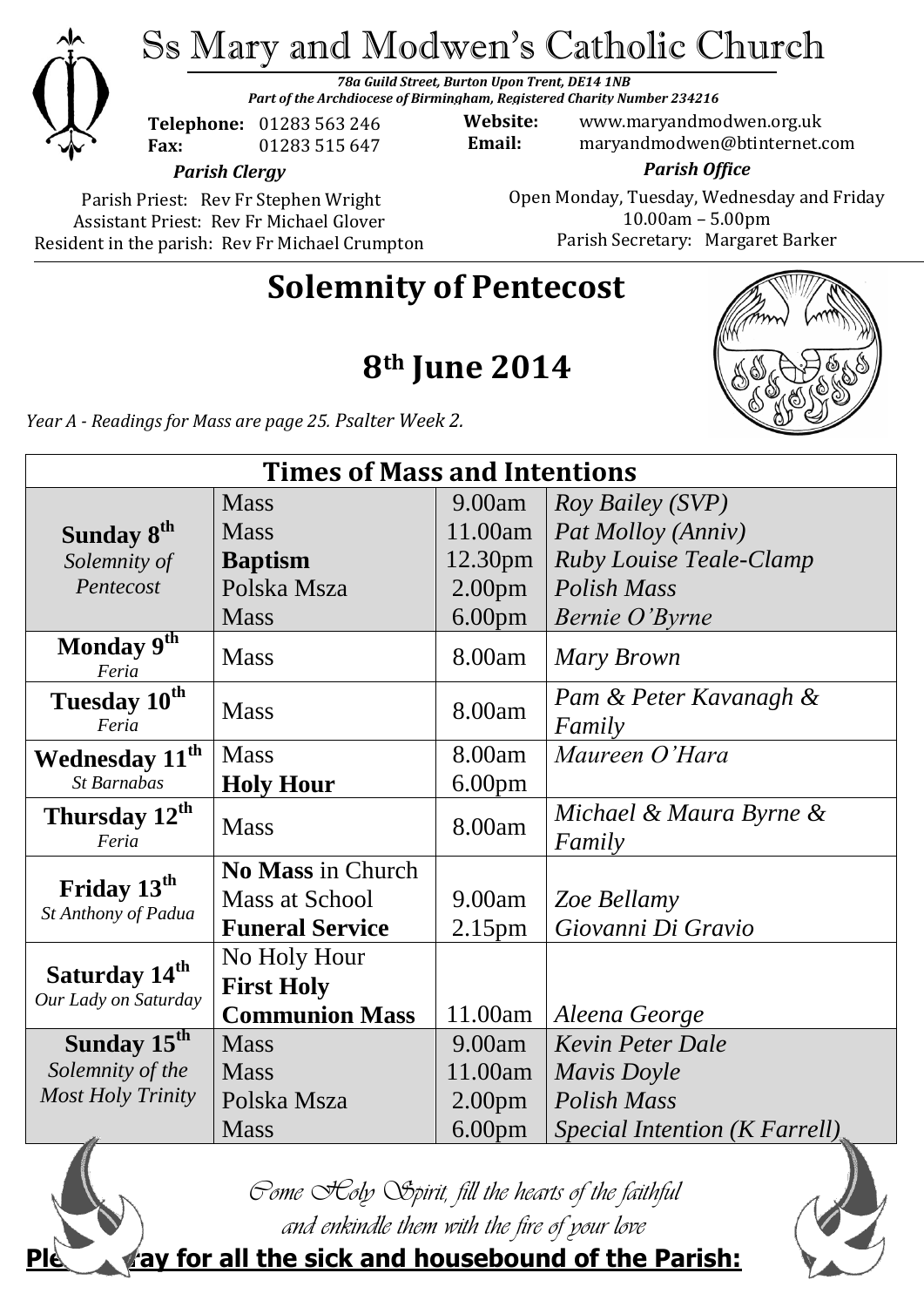Kathleen Benson, David Hughes, Eileen Lee, Pat Bolton, Mary Burnside, David Hastilow, Maureen & Sidney Parker, Irene Hill, Olive Wilson, Eve Goode, Sarah Pursglove, Marjorie Staley, Marie Gibson, Martin Halligan, Martin Goddard, Merlin Joseph, Mary Hyde, Baby Katie, Betty Gould, Michael Wright, Tony Kerr-Delworth, Fr Bernard Shaughnessy, Mary Conway, Baby Tomasz Weedon, Kay Elizabeth Webster, Kirsty Freeman, Peter Hunt, Jonjo Finnegan, Michael Cobley, Russ Simpson, Brian & Rita Baldock, Joe & Marg Emery, Baby Niamh Rodriguez, Sylvia Breen, John Wain, Fr Rob Taylerson, Pete & Sue Hughes, Baby James Kersey, Baby Elsie-Mae Freeman, Anne Cope, Alastair Furness, Damian Walsh, Arthur Walsh, Thomas McHugh, David Priest, Viv Saunders, Roz Fleetwood, James Cull, Isabel Kinsella, Paddy Griffin, Zoe Bellamy.

### **Lord Grant Eternal Rest to those who have died recently:**

Giovanni Di Gravio whose Funeral Service will be in Church on Friday 13<sup>th</sup> June at 2.15pm.

**Offertory Collection:** £348.23 (non Gift Aid); £378.80(Gift Aid) Standing orders £460 (Gift Aid) thank you for your generosity.

Building & Development Fund – £372.81 Building & Development Fund running total: -£8,441.63 (minus)

This Weekend – Second Collection – Building & Development Fund Next Weekend – Second Collection – Building & Development Fund  $22<sup>nd</sup>$  June – Second Collection – Building & Development Fund

## **For Next Sunday 15th June: - Please Pray for the Priests READERS and Seminarians of the Diocese:**

G Marshment, P Molloy, N Townsley **EUCHARISTIC MINISTER** Sunday – Rev Fr Kevin Hopper J Joseph, J Fisher, M Noble Monday – Rev Fr Jeremy Howard

J Elliott, L Stuart Tuesday – Rev Fr Petroc Howell L Farrington, K Farrell, A Dyche Wednesday – Rev Fr Austin Hughes **TEA & COFFEE** Thursday – Rev Fr Paul Huynh Chanh Bruna & Kath/Betty & Caroline/ Sue & Su Friday – Rev Fr Dominic Innamorati **CASHIERS** Saturday – Rev Fr Stephen Innes Mandy & Family **Mandy & Ramily** Sunday Next – Rt Rev Mark Jabale

# **CHURCH CLEANING**

Rosemary & Jane D

## **FLOWERS**

Barbara & Lee

#### **PIETY SHOP**

Anne, Marion, 6pm on request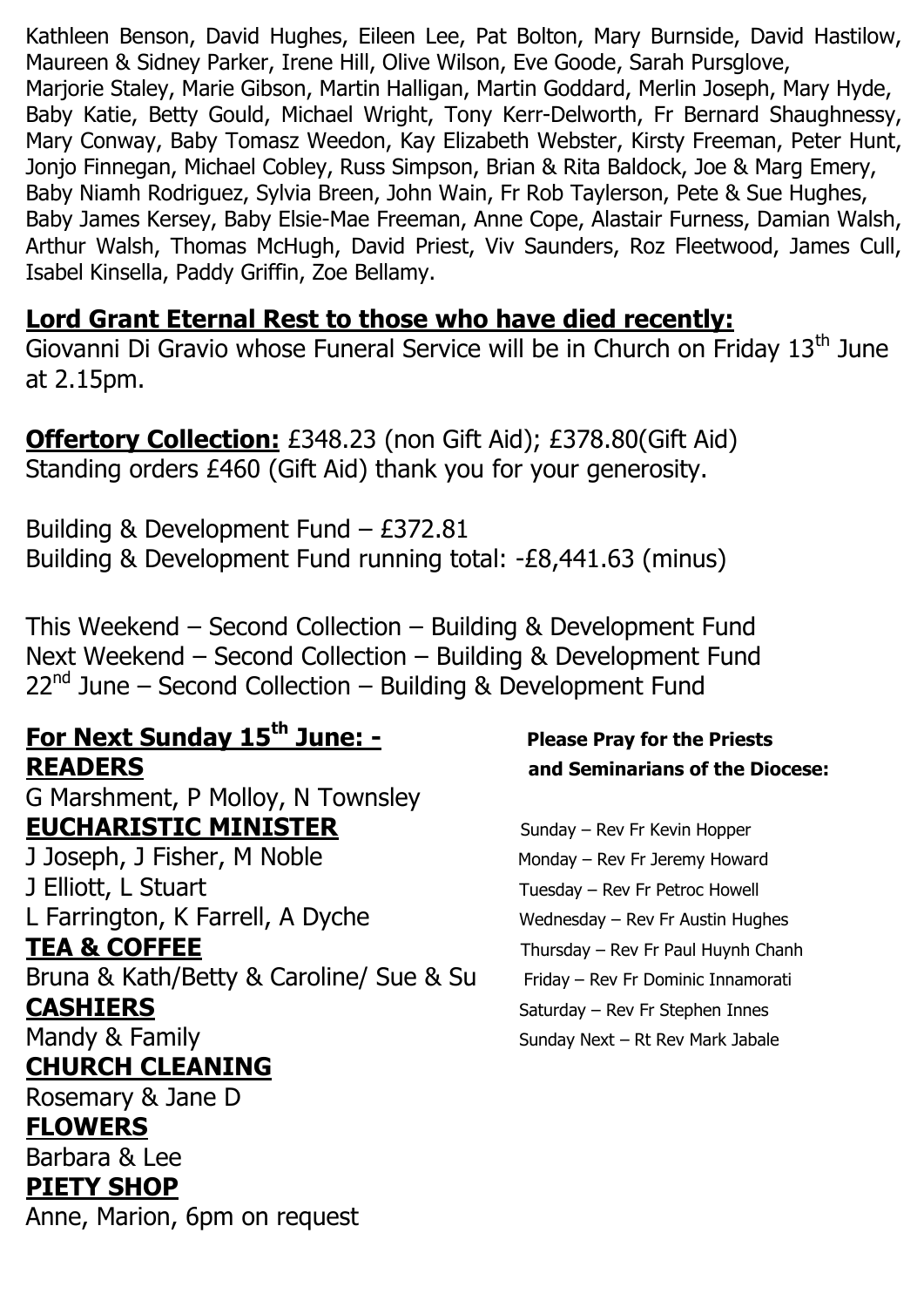**THE EASTER SEASON** ends today with the Solemnity of Pentecost. We pray that the Holy Spirit is given anew to the Church throughout the world.

**ORDINARY TIME:** On Monday we return to Ordinary Time in the Church's year. For those with missals we are in Year II Week 10 for the weekday readings. We continue in Year A for the Sunday readings. For the Prayer of the Church we are in Week 2 of the Psalter.

**CYCLE OF PRAYER:** Until September the Bishops invite us to pray for the following intentions: A deeper understanding between Christians and Jews; those who suffer persecution, oppression and denial of human rights; Europe; Human Life and Seafarers.

**FIRST HOLY COMMUNION MASS:** Next Saturday the pupils of St Modwen's School will celebrate their First Holy Communion. All parishioners are welcome to the celebration of Mass but some benches will be reserved for the first communicants' families.

**NO HOLY HOUR, CONFESSIONS AND 10AM MASS** next Saturday due to First Holy Communion Mass at 11am.

**HOLY HOUR**: This Wednesday at 6pm. **WEEKDAY MASS TIMES & MORNING PRAYER:** During the heating work Weekday Masses will be at 8am. During this time we will not be celebrating Morning Prayer together. You may of course pray it privately.

**PARISH LOTTERY:** Last week 99 numbers played. Winning Number -32, David Marsland - £49.50. Congratulations, your cheque can be collected this weekend.

**WORLD CUP "HEATING" FEVER:** There are still a few teams in the draw. £1 a go, pick an envelope with a team name inside. Hold on to your ticket. If that team wins claim your "10 prize. Profits towards heating costs. **BUILDING FUND TOTAL:** You will notice it is now in the red! As we have deducted the costs of the heating works so far.

**200 CLUB:** Prizes for May 2014 are:  $1<sup>st</sup> - 140 - Mrs$  P Dennis,  $2<sup>nd</sup> - 149 -$ Maria Morris, 3rd – 145 – Mr M A Blakeman. May Prizes can be collected and subscriptions for 2014 can paid after the 9am & 11am Masses **TODAY.** You can, of course, place subscriptions in an envelope marked with your NAME & NUMBER and hand it in at the presbytery, if you so wish. There are quite a few numbers not yet taken up. So, if you would like to subscribe, please see Mike Pearson or contact the Parish Office. The subscription is £1 per month, with monthly prizes of £50, £20 and £10.